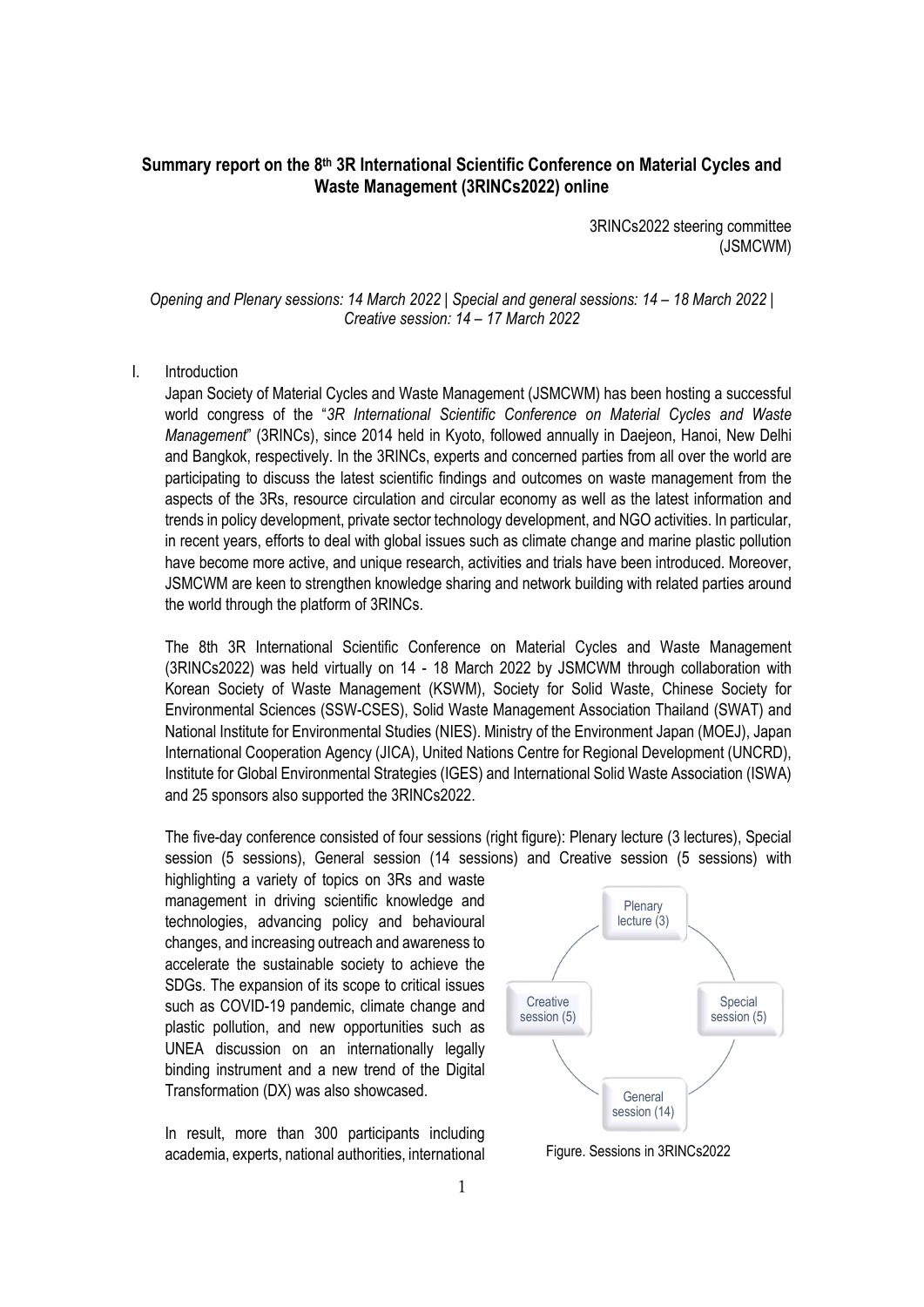agencies, private sector, and civil society from 22 countries/regions joined the 3RINCs2022.

More information is shown in the following links.

- Homepage: https://www.3rincs.org/
- Materials and videos: https://www.3rincs.org/3rincs-2022/
- $\triangleright$  Programme: https://www.3rincs.org/wp-content/uploads/2022/03/3RINCs2022-Program\_220311.pdf

## II. Opening session including Plenary lecture 1

At the beginning of the conference, the welcome addresses were delivered to the participants from the representatives from organizers of 3RINCs 2022, Prof. Toshiaki Yoshioka, President of JSMCWM, Prof. Jae Young Kim, President of KSWM, and Prof. Orathai Chavalparit, President of SWAT. Following to the introduction of partners and sponsors of 3RINCs2022 by Prof. Shin-ichi Sakai, Steering Committee Chairperson of 3RINCs2022, the committee members highlighted the upcoming sessions and activities in the conference. Once enthusiasm of the participants was high, Prof. Takeshi Fujiwara, Okayama University, was invited to deliver the first plenary lecture entitled "Strategic Biomass Waste Recycling for Carbon Neutral and Regional Vitalization in A Local Town: Practice of Maniwa City in Okayama, Japan". The challenges to develop the sound material cycles in the region taking into consideration of local industrial situation were right in the core interests of participants, and the informative presentation followed by the interactive discussion were fruitful and essential opportunity to kick off the 3RINCs2022.

III. Plenary lecture 2

As a regional launching event in Asia and the Pacific and Japan for OECD's Global Plastic Outlook (GPO), this session was co-organized by OECD Tokyo Centre, Institute for Global Environmental Strategies, Economic Research Institute for ASEAN and East-Asia, and the 3RINCs steering committee. Dr. Shardul Agrawala, Head of the Environment and Economy Integration Division, OECD, provided a summary of major findings from GPO report including 1) full-scale overview of lifecycle impacts of plastics including production, consumption, waste, recycling, disposal, leakage, and GHG, 2) economic modeling analysis of plastic production and consumption including impact assessment of COVID-19 pandemic, and 3) assessment of innovation on environmental plastic technologies from 1990 to 2017. It was followed by the panel discussion among experts from OECD, ASEAN Secretariat, Teracycle, and Nikkei Asia. The panel emphasized the important role of innovation in business models and technologies to reduce plastic consumption and pollution.

IV. Plenary lecture 3 (developed by Dr. Kawai)

"Solid waste management in low- and middle-income Countries - Challenges, trends and sector development approaches" was presented by Mr. Frank van Woerden, Lead Environmental Engineer of the World Bank. He is leading the recently approved China Plastic Waste Reduction Project and Indonesia National Solid Waste Management Project. As the co-author, He introduced extensive solid waste data at the national and urban levels aggregated in What a Waste 2.0: A Global Snapshot of Solid Waste Management to 2050 (https://openknowledge.worldbank.org/handle/10986/30317). He mentioned that supporting low- and middle-income countries with the development of their municipal solid waste sectors was a key portfolio for the World Bank. This program, which provided close to \$4 billion for lending operations since 2010, has been increasing in recent years with a trend that shifted from an infrastructure investment focus to reforms that are more targeted to address typical sector challenges such as operational finance, institutional capacity, and land issues. Also, circular economy approaches such as waste recycling and waste reduction policies are increasingly integrated as parts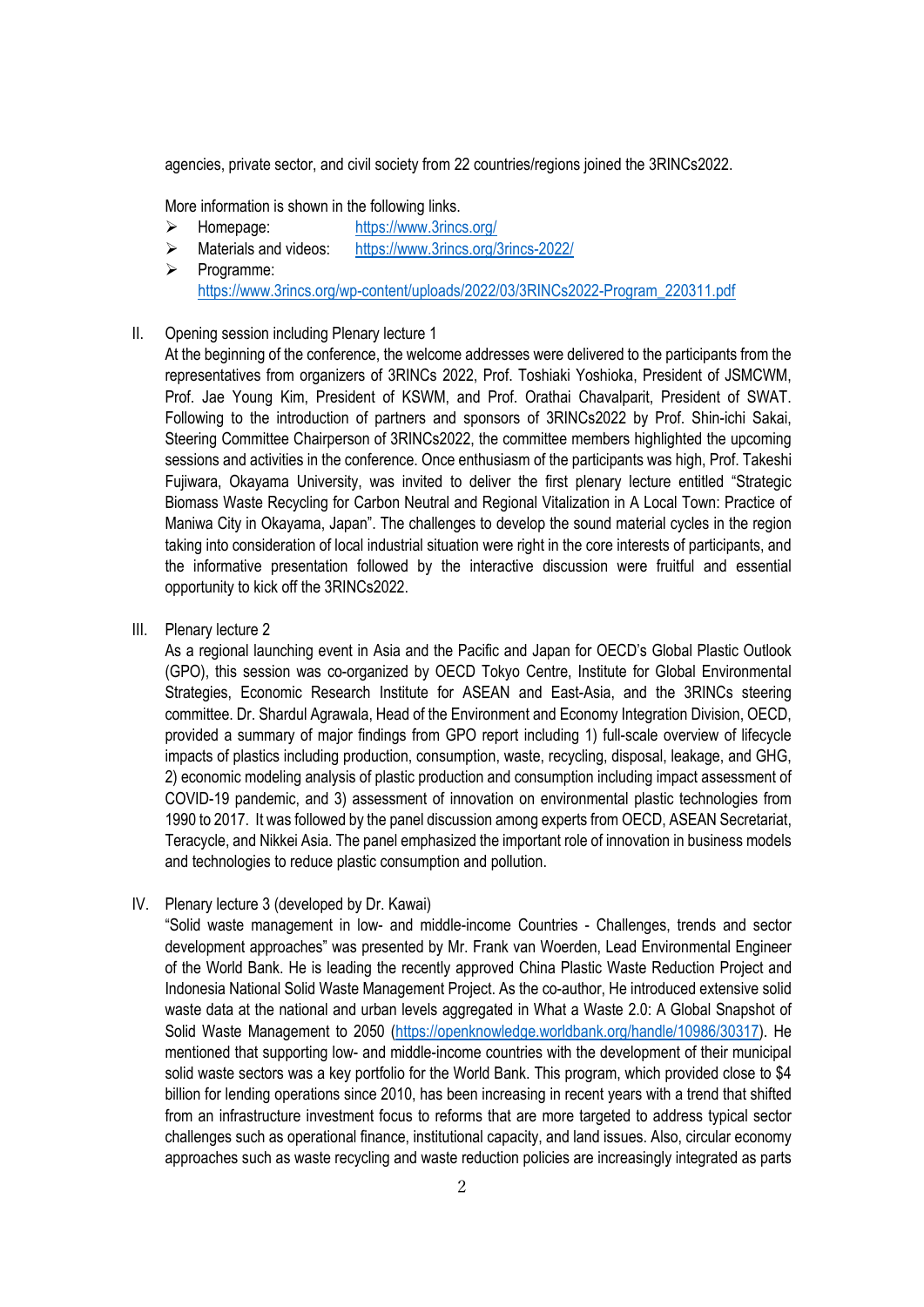of municipal solid waste management projects.

#### V. Special Session

In the 3RINCs2022, addressing the new era of a sustainable society, five special sessions were held every day during the conference from 14 to 18 March. In response to a strong need for a paradigm shift towards a sustainable society in all sectors by an integrated approach, the topics of special sessions covered the circular economy, 2Rs (reduce and reuse), decentralized treatment of MSW, construction waste, and carbon neutrality addressing SDGs 7, 8, 9, 11, 12 and 13 in particular. All sessions, including presentations, panel discussions, and Q&A with audiences were successfully conveyed with the latest information sharing and insightful discussion from wide perspectives.

#### **Session 1: Circular Economy – Transformation of Policies to Actions**

Currently, great enthusiasms and efforts to accelerate the circular economy (CE) for sustainable waste management have been shared in common among stakeholders including national and local governments, the private sector and NGOs in Thailand.

Many relevant policies and initiatives are raised, such as Roadmap on Plastic Waste Management and Bio-Circular-Green (BCG) Economic Model, in line with the key Thai principle on Sufficiency Economy Philosophy (SEP) and the SDGs. The special session on "Circular Economy -Transformation of Policies to Actions" was moderated by Dr. Chindarat Taylor, Vice President, SWAT, and five panelists delivered their practices and experiences on how to implement activities on the ground to promote CE. The panelists highlighted the action-based measures with practical and sustainable options that can be taken in their own responsibilities for a sustainable society.

## **Session 2: 2Rs - How to Promote Actions and Policy for the 2Rs (Reduce and Reuse) Towards the Circular Economy?**

The session discussed necessary policy supports for promoting 2Rs (Reduce and Reuse) actions by consumers and business sectors to realize the circular economy. The session introduced case studies on actions to reduce single-use plastic wastes as well as food wastes from Japan, EU, United Kingdom, Viet Nam, Thailand and India. The session highlighted that there is a needs for non-technological aspect of circular economy including socio-economic aspects, consumer behavior, and business and service models. The panelists particularly emphasized the rising needs for policy studies to better understand effective incentive mechanisms and regulations on consumer behavior and business models as well as important role played by third-party organization to mediate intended policy impacts and stakeholders.

## **Session 3: Decentralized Technologies, Equipment and Its Techno-economic Assessment for MSW Treatment**

Economic growth and social development are leading to the generation of large amounts of solid waste, especially in counties and rural areas where less attention is paid on. Improper waste management such as open-dumping or open-burning for unclassified solid wastes, as well as industrial-scale incineration with a high cost of waste collection and transportation in these regions have been considered not to be satisfied with sustainable development goals. Therefore, decentralized technologies and equipment for solid waste treatment in these regions are increasingly required.

This session was organized by Special Committee on Rural Waste Management (SCRWM), China Association of Urban Environmental Sanitation (CAUES), and moderated by Professor Pinjing He, Tongji University, China; Head, SCRWM-CAUES.

The session discussed and introduced the viable technologies for decentralized treatment, as well as the relating equipment, case practice, and techno-economic assessment when compared with the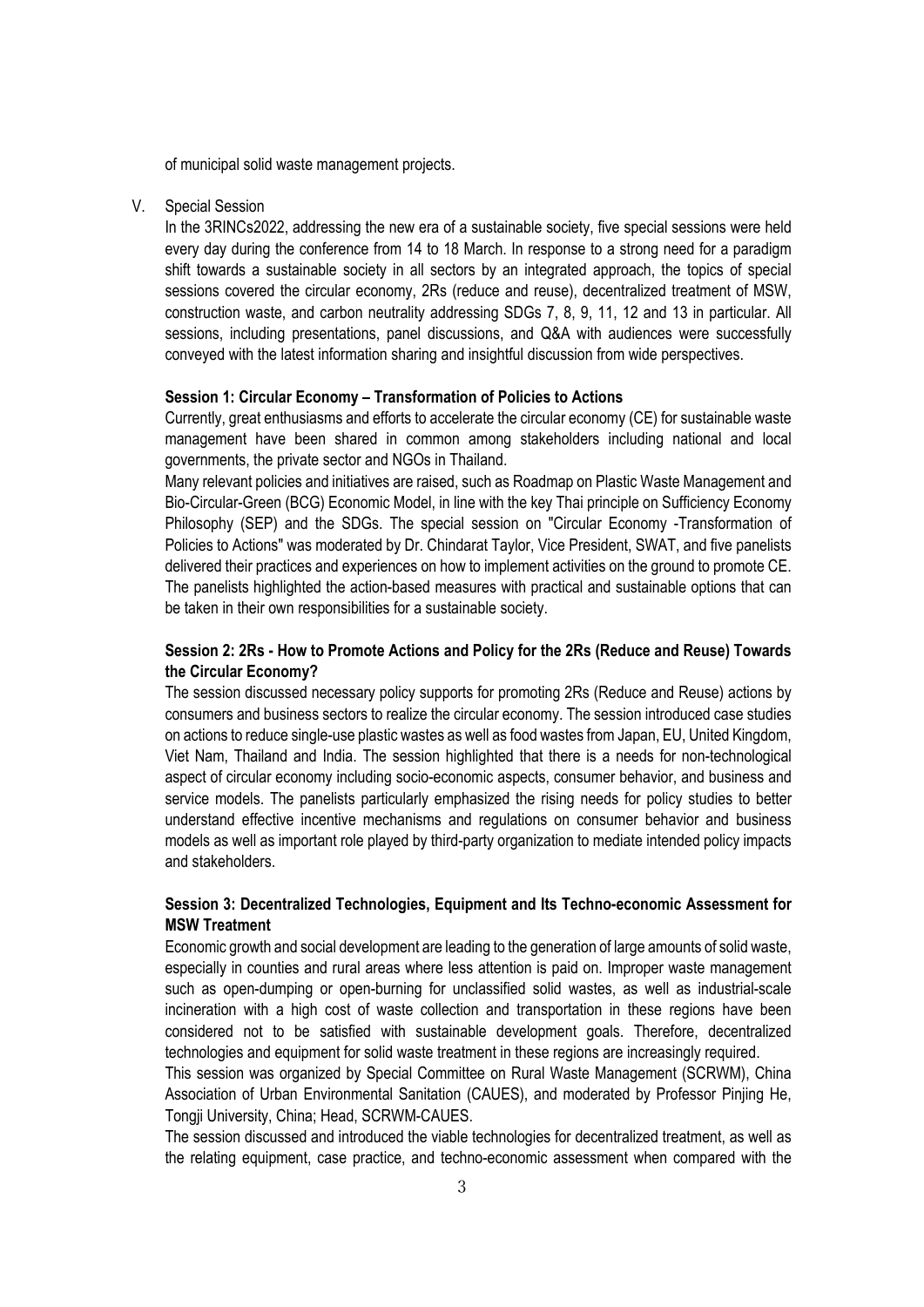centralized mode. The experts from Japan and China presented up-to-date progress regarding technologies and equipment for decentralized treatment of solid waste.

#### **Session 4: Material Cycles in Construction Works**

The Journal of Material Cycles and Waste Management is currently running a Special Issue entitled "Material cycles in construction works" to explore the contributions of construction industry to material cycles and waste management, since construction industry has a big potential to accept a large amount of solid waste from other industries as construction materials. This session was organized by Japan Society of Material Cycles and Waste Management, collaborating with the special issue. First, Prof. Katsumi from Kyoto University, Japan, gave a comprehensive review on Japanese status on sustainable management of waste, by-products, and surplus soil by construction industry, including the national policy, the regular survey and action plans implemented by the national government. Then, four speakers from Japan, France and India were invited among the authors of accepted papers in this special issue, and they presented some latest and innovative achievements in reuse and recycle of municipal and industrial wastes in construction works.

#### **Session 5: Resource Circulation Strategy for Carbon Neutrality**

Resource circulation strategy for carbon neutrality become a platform in the field of solid waste management to raise the significance and consequences of resources recovery from waste materials, to discuss the scientific solutions for carbon reduction by circular activities, and to inform the new aspect of waste management in the world. The session was organized by the Korea Society of Waste Management (KSWM) and chaired by Prof. Yong-Chul Jang, Chungnam National University, Korea. Three speakers from Korea (Yong-Ho YU from Ministry of Environment, Korea), Japan (Ms Madoka Yamamoto from Pacific Consultant Co), and EU (Prof Junbeum Kim, University of Troyes, France) were invited and made excellent presentations on recent efforts and plans for resource circulation strategy for carbon neutrality in each countries, followed by Q&A session. The session promoted the academic knowledge exchange in the field of resource circulation and carbon neutrality towards a netzero society.

VI. General Session

A total of 15 general sessions, including 65 academic presentations and 8 presentations and movies from the sponsors, were successfully held from the 15<sup>th</sup> through the 18<sup>th</sup> of March. International presenters from 17 countries (Argentina, Austria, Bangladesh, Brazil, Cameroon, Canada, China, Indonesia, Japan, Malaysia, Nepal, Palestine, South Korea, Spain, Taiwan, Thailand, Vietnam) presented cutting-edge research and activities, all of which were related to material cycles and waste management. Many of the presentations were future-oriented topics with their high motivation for the building of a sustainable society. Each session was successfully managed by an international distinguished chair, and the presenters and audience actively discussed. A highlight excellent point in each session was there are many questions from students and young researchers who will be taking over our society to come. After closing each session, excellent presentations and outstanding works were recommended by each session chair, those presentations will be invited to submit their works to the Special Issue of Journal of Material Cycles and Waste Management (JMCWM) on the 8th 3RINCs 2022.

#### VII. Creative Session

The creative session was newly established at the 3RINCs2022 in the history of 3RINCs with the objective of networking stakeholders and sharing creative and insightful knowledge and actions currently being made on the ground, by a variety of stakeholders (creators) from private sector, NGOs,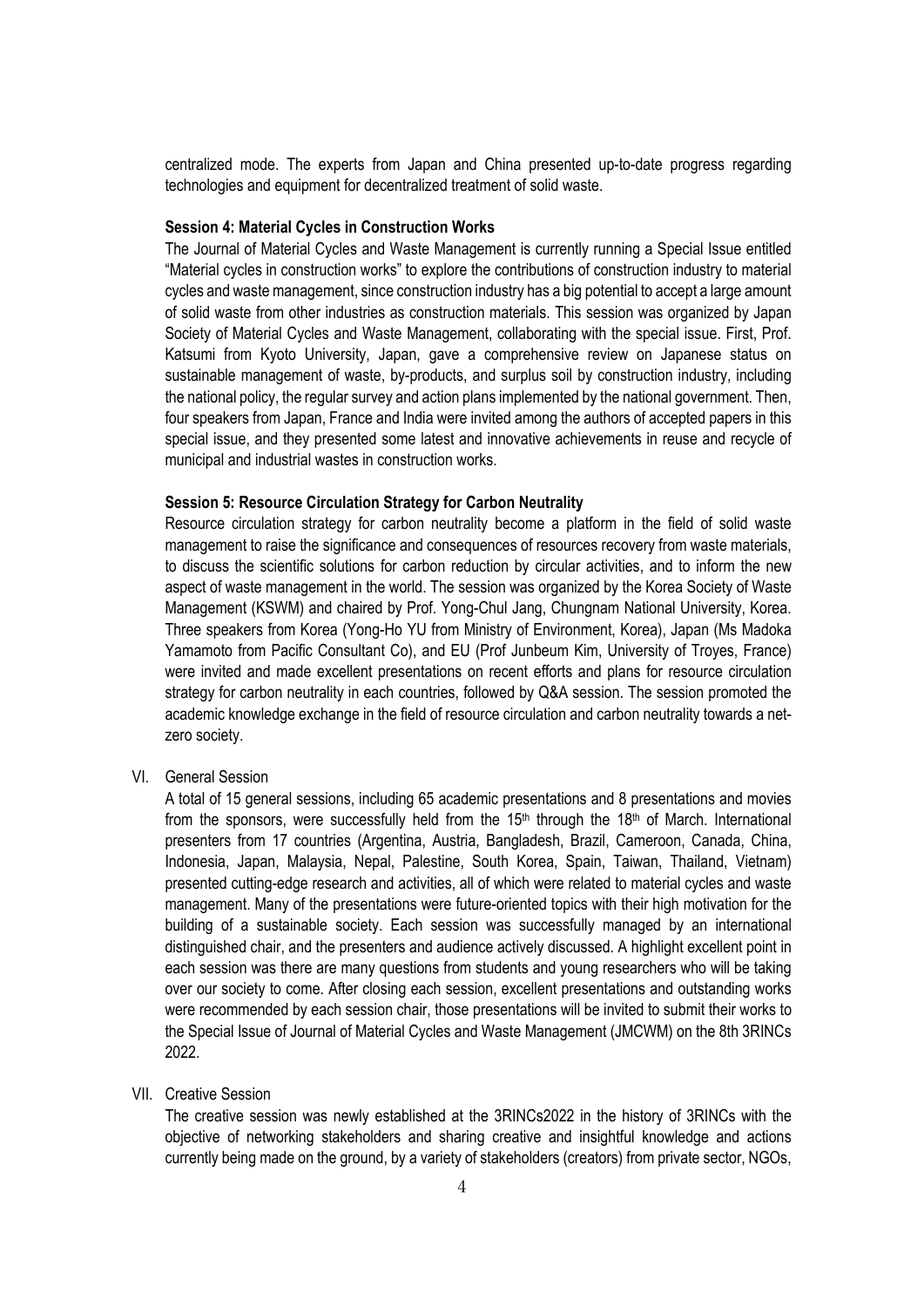international organizations, governments and academia, particularly to accelerate circular economy and sustainably society. The new tools and concepts such as DX, climate-resilient and low-carbon health systems were also introduced in the session.

There were five sessions presented by 30 panelists in total from Indonesia, Japan, Kenya, Nepal, Philippines, Switzerland, Thailand, UK and USA, from Day 1 on 14 March to Day 4 on 17 March during the conference. The schedule of the creative session is shown in the below table.

|                  | Day 1                      | Day 2                        |                           | Day 3                   | Day 4                       |
|------------------|----------------------------|------------------------------|---------------------------|-------------------------|-----------------------------|
|                  | 14 March 2022              | 15 March 2022                |                           | 16 March 2022           | 17 March 2022               |
| Session          | $CR-1$                     | $CR-2$                       | $CR-3$                    | $CR-4$                  | CR-5                        |
| $UTC+9$<br>(JST) | $18:15 - 20:10$            | $10:00 - 12:00$              | $18:15 - 19:45$           | $18:15 - 19:45$         | $18:15 - 19:40$             |
| <b>Topic</b>     | DX in WM<br>towards the CE | Disaster Waste<br>Management | Expo 2025<br>Osaka Kansai | Greening<br><b>HCWM</b> | Mercury Waste<br>Management |

Table. Schedule of the creative session

## **Session 1. Digital Transformation (DX) in the field of waste management towards the Circular Economy**

Some countries have introduced online applications and electronic manifest systems for industrial waste-related permits and approvals, but in many countries, analogue data management system is still the norm, and creating obstacles to smooth law enforcement and administrative monitoring. In addition, from the viewpoint of prevention of inappropriate disposal, compliance, and reduction of administrative costs, waste generators are also required to strengthen traceability and establish an efficient data management system. In light of these circumstances, the session delivered the latest findings and perspectives from a variety of stakeholders, on the current status, challenges, needs, case studies and prospects for smart resource circulation systems in the context of DX incorporated into waste management.

#### **Findings**

- $\Box$  Introduction of DX tools for a waste management system
- $\Box$  Current status, challenges, needs, case studies and prospects for DX in a waste management system
- $\Box$  Knowledge and practices from a variety of stakeholders
- **Discussion points** 
	- $\Box$  The role of digital technologies to improve efficiency and efficacy of waste management system based on 3Rs
	- $\Box$  Challenges and bottle necks to promote the DX options in waste management system
	- $\Box$  Possible contribution of DX tools to the vulnerabilities of waste management in developing countries
	- $\Box$  Possible driver to improve serious labor shortage in the waste hauler industry

#### **Session 2. Disaster Waste Management - Developing a "Simulation-based training tool**

In order to support the implementation of the Contingency Plan (CP) and the Management Plan (MP) for Disaster Waste Management (DWM), the JSMCWM is developing a "Simulation-based training tool" based upon the experience in Japan. The session invited experts on DWM to discuss the "Simulationbased training tool" to modify for the practical use in Asia and the Pacific, reflecting the current status, issues, and challenges of the DWM as well as the existing municipal solid waste management system.

**Findings**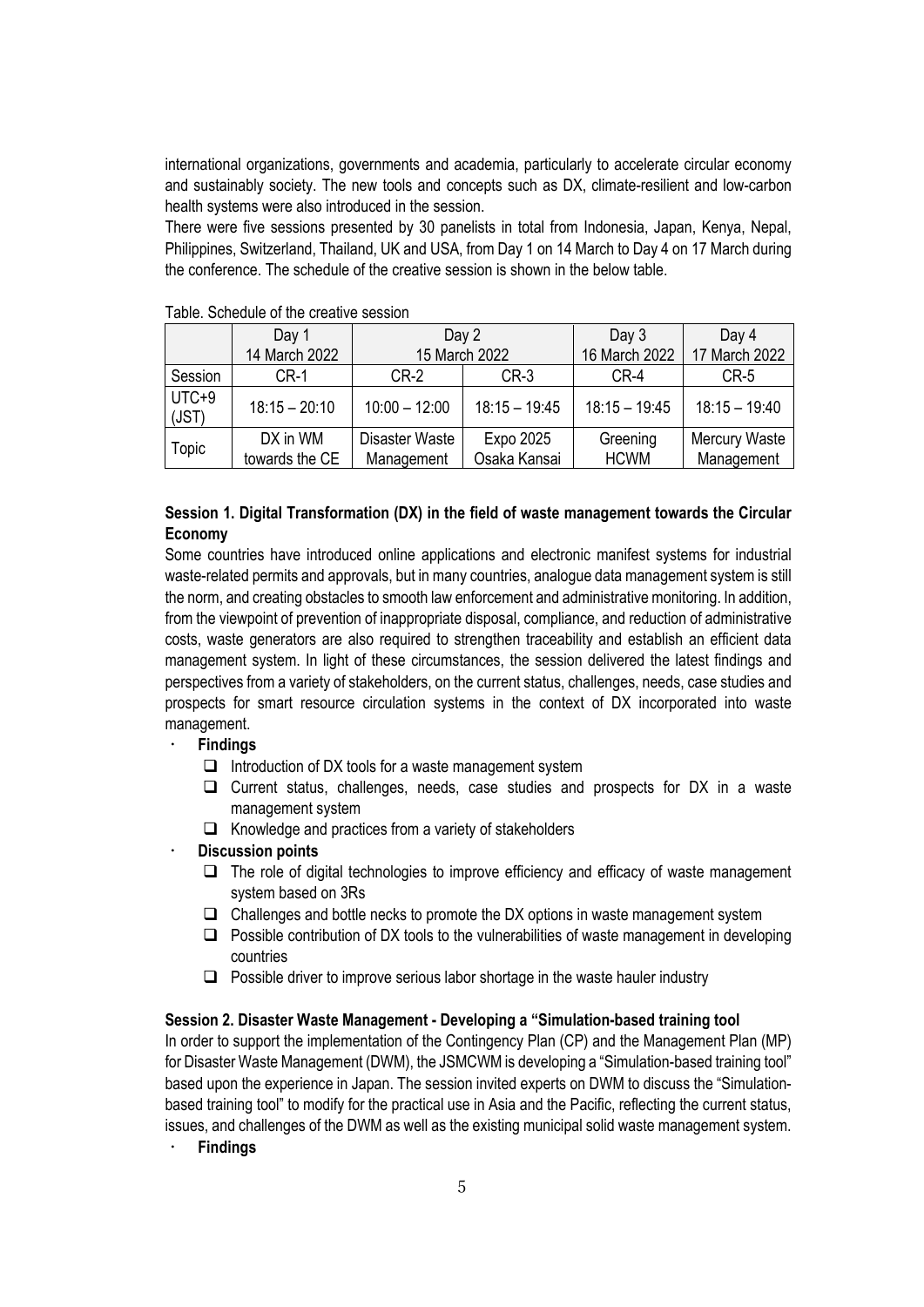$\Box$  Introduction and instruction of simulation-based training tool for development of DWM

## **Discussion points**

- $\Box$  How to use, share and disseminate the tool
- $\Box$  Practical use of the tool in consideration of the local contexts
- $\Box$  How to incorporate the tool for development of DWM into the existing solid waste management system

## **Session 3. Countdown to Expo 2025 Osaka Kansai, Sustainable Procurement, Material Management and Resource Circulation in Megaevents**

World Expo is a worldwide event bringing together nations to enable people and nations throughout the world learn by exchanging ideas, showing innovation, and finding answers to urgent global concerns. Despite all these positive impacts, large-scale events may have major negative environmental implications due to the high demand for resources and possible waste generated during the preparation and execution of the event. To address global shared concerns, the worldwide community has committed to attaining the Sustainable Development Goals (SDGs) by 2030. The importance of the Expo is also in line with the attempts to achieve the SDGs. The session highlighted necessary activities and principles including the mindset of event organizers, when the event is organized, and relevant technologies were also introduced in order to accelerate resource circulation and promote a green conference.

## **Findings**

- $\Box$  Expo's planning phase in order to accelerate resource circulation and develop a sustainable society
- $\Box$  Implementation of (mega)events in line with the attempts to achieve the SDGs
- $\Box$  Stakeholders' efforts and mindsets to promote green procurement initiatives which may help decrease costs and waste while also influencing production, markets, pricing, available services, and organizational behaviors

## **Discussion points**

- $\Box$  How to embody the resource circulation system/society in events
- $\Box$  How to evaluate and assess buying procedures and rules in line with a green procurement initiative/program before implementing
- $\Box$  A life cycle evaluation of a products or service's environmental implications

## **Session 4. Greening Health Care Waste Management: Policies and Good Practices**

The provision of sustainable health care waste management (HCWM) has been receiving increasing global attention. The spread of COVID-19 has significantly posed a risk of transmission of infection in many countries, particularly in developing nations where proper HCWM is not in place. A lack of infrastructure, inadequate budgets, supportive policy and regulation, and capacity gaps make it difficult to achieve environmentally sound HCWM, which underscore the urgency of realizing sustainable and inclusive HCWM systems and green infrastructure (UNEP and IGES, 2020). The session invited several researchers, practitioners and businesses entrepreneurs in the field of HCWM to present and discuss policies and good practices of greening health infrastructure based on their recent research work and operation.

- **Findings** 
	- $\Box$  The provision of sustainable health care waste management (HCWM)
	- $\Box$  A new commitment to take concrete steps towards creating green, climate-resilient and lowcarbon health systems (COP26)
- **Discussion points** 
	- $\Box$  Climate footprint of the health care sector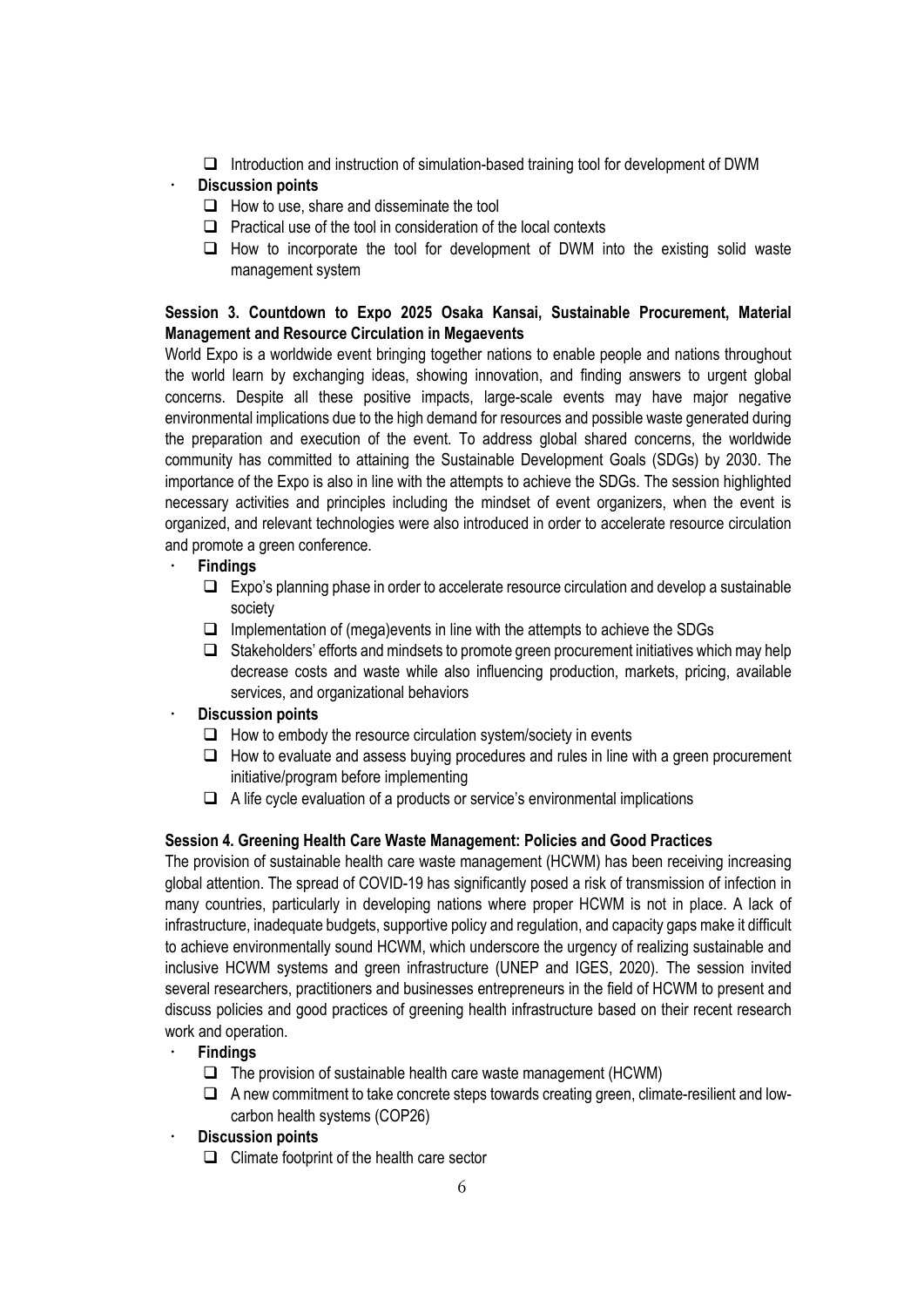$\Box$  Sustainable and inclusive HCWM systems and green infrastructure

## **Session 5. Latest development and future perspectives on mercury waste management**

The Minamata Convention on Mercury entered into force in August 2017, with the objective to protect the human health and the environment from anthropogenic emissions and releases of mercury and mercury compounds. The Article 11 of the Convention requires its Parties to ensure the environmentally sound management (ESM) of mercury wastes. Most developing countries, however, have been facing challenges with capacities to manage mercury wastes in an environmentally sound manner. The Waste Management Area (WMA) of the UNEP Global Mercury Partnership is the area that has undertaken various activities with its objective to promote the ESM of mercury wastes by developing and disseminating relevant materials, enhancing capacities and awareness and providing specific solutions at the global, regional, national, and local levels. The session shared recent activities of the WMA and also provided latest findings on mercury science, regulation and waste management.

## **Findings**

- $\Box$  Challenges with capacities to manage mercury wastes in an environmentally sound manner (Article 11 of the Minamata Convention on Mercury)
- $\Box$  Stakeholders' involvement to control the anthropogenic emissions and releases of mercury throughout its lifecycle
- UNEP Global Mercury Partnership with eight priorities for action (or partnership areas) including Waste Management Area (WMA)

## **Discussion points**

- $\Box$  Share recent activities of the WMA
- $\Box$  Outlook on mercury science, regulation, and waste from the viewpoint of the global mercury flow and stock including the mercury use and emission by the social activities

### VIII. Closing session

The steering committee had invited irreplaceable and wonderful speaker from World Bank, Mr. Frank van WOERDEN to deliver the speech entitled "Solid Waste Management in Low and Middle Income Countries – Challenges, Trends and Sector Development Approaches". The projects led by World Bank's with their philosophy and experiences were introduced in detail. The discussion and interaction moderated by Ms. Rieko Kubota, NIES and World Bank, gave quite useful and practical information to the participants in terms of the development of the relevant project with available financial scheme. Following to the call for papers to special issue to JMCWM (see below) by Prof. Shin-ichi Sakai, the committee members provided the concise reflection of the 5-day event, by Dr. Yasuhiko Hotta on the special sessions, and Dr. Junya Yano on the general sessions, respectively. The committee member also received several warm greetings from the participants, Prof. Maria Antonia Tanchuling, University of the Philippines Diliman, and young generations. Finally, Dr. Misuzu Asari gave the overall reflection of the whole event on the 3RINCs2022, and the conference with a promise to get together again next occasion was closed.

### IX. Public relation, outreach and networking

All 3RINCs 2022 communication and outreach materials such as a flyer, a brochure and a video were created and uploaded to the 3RINCs2022 webpage (https://www.3rincs.org/3rincs-2022/). Establishment of the "creative session" was the first attempt in the history of the 3RINCs, and it was open for public. The presentation documents were shared prior to the sessions, and the YouTube videos can be also accessible for public from the 3RINCs webpage (https://www.3rincs.org/3rincs-2022-creative-sessions/). In addition, a series of 3RINCs2022 newsletters before, during and after the conference, were distributed to all stakeholders such as a member of the JSMCWM, partners,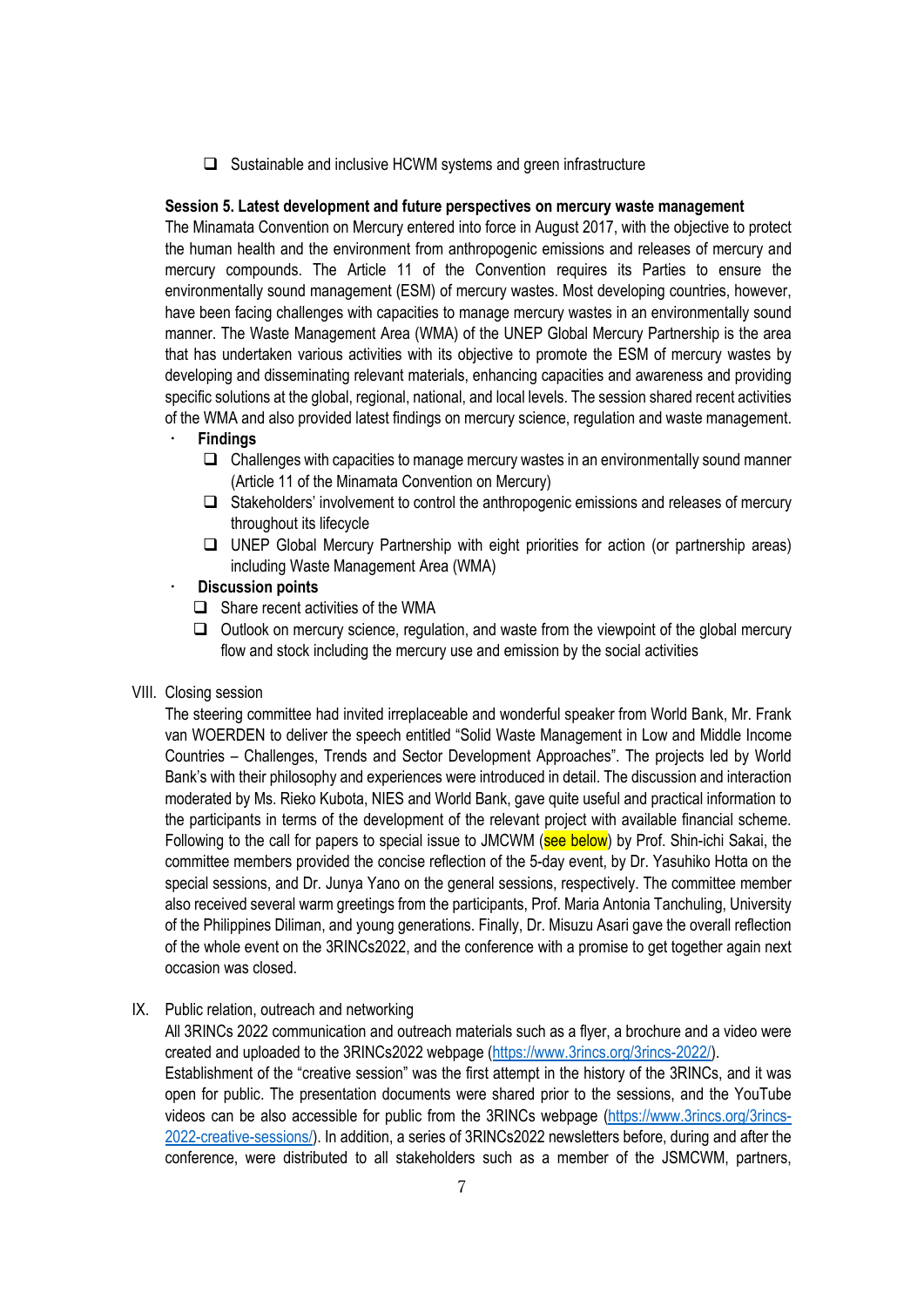supporters, sponsors, past participants of the 3RINCs, and international societies all over the world to share the updates of 3RINCs2022 including the event schedule, call for abstracts and papers, registrations in a timely manner, and introduction of sponsors. The sponsor's brochures and videos are also available from the webpage (https://www.3rincs.org/3rincs2022-sponsors/).

The website is also linked up with other social networks and channels like Facebook and the ISWA calendar and newsletter. The analysis on access of the 3RINCs website was conducted by a member of the steering committee and the following results were introduced.

- The number of 3RINCs2022 webpage hits showed a growing trend from October to December 2021. (ref. figure below)
- The significant increase was seen after the announcement of registration in December 2022.
- As expected, the number of hits was high during the event. (669, 407, 254, 200, and 136 from 14 to 18 March 2022, respectively)
- After the event, presentation materials and videos of some sessions were released sequentially, and many people browsed these pages.



Figure. The number of 3RINCs2022 webpage hits from October to December 2022

In addition, the steering committee of the 3RINCs updated the list of stakeholders such as international, national and regional organizations and groups who are engaged in 3Rs and waste management in the world, and invited some representatives from the list to strengthen the collaboration and networking with them for further enhancement of the 3RINCs platform.

X. Acknowledgement

The steering committee thank especially for the following stakeholders who vitally organized and supported the 3RINCs2022. Their continuous supports enable 3RINCs to play a role of a knowledge platform to share latest findings and experiences, and to enhance networking among stakeholder all over the world to overcome challenges, difficulties, and constraints of the global, regional and local crises on waste management.

## **Organizer**

- Japan Society of Material Cycles and Waste Management
- $\triangleright$  Korean Society of Waste Management